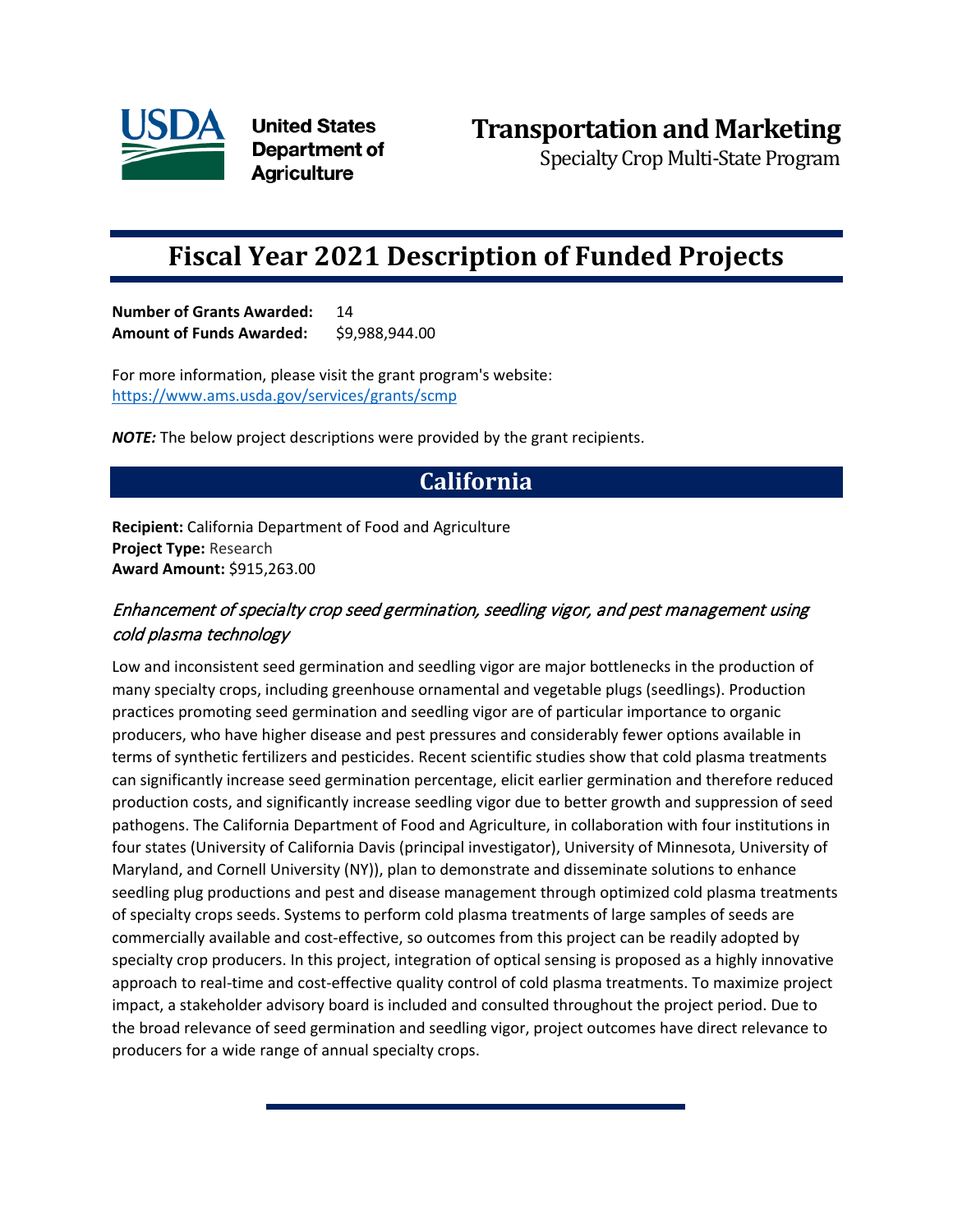**Recipient:** California Department of Food and Agriculture **Project Type:** Research **Award Amount:** \$878,971.00

#### Climate ready Vines for the Western United States

Traditionally, trees have been used to shade and cool buildings. However, they can take many years to grow to a size that is effective in providing these services. Few vine species have been studied for their ability to mitigate solar loads onto buildings thereby reducing the surface temperatures of walls. Vines on trellises have the potential to render similar cooling effects and can be cultivated at a much faster rate than trees. However, a rigorous evaluation that compares the performance of a large number of vines taxa has not been conducted. This project seeks to demonstrate the growth rates and water needs of different vines and the impact of these variables on the ability to reduce temperature around structures in the various climates across the Western US. This is a multi-state collaborative research effort to evaluate and monitor potential energy saving, water use, ecological, and horticultural characteristics of vine plants across different climates and latitudes. Participating institutions with five study sites located in Arizona, California (2 sites), Utah, and Washington will capitalize on an existing network of multi-state research infrastructure. Based on standardized experimental protocols, the project will generate data, knowledge, and information needed to develop a robust database of vine plants suitable for different climates. This will inform best management practices and the assessment of the associated ecosystem services to achieve multi-functional vine selection and management across the western states.

**Recipient:** California Department of Food and Agriculture **Project Type:** Research **Award Amount:** \$871,052.00

### 2022 Investigate Remediation of Smoke Impacted Grape Juice and Wine through the Development of Unique Phenol Glycosidases and Resins for Volatile Phenol Removal

Grapes are the highest value crop in the United States and there are more than one million acres of grape-bearing land, 96% of which is located on the West Coast. The grape and wine industry have an economic impact of > \$140 billion. In recent years the grape growing regions on the West Coast have experienced catastrophic wildfires. Climate experts agree that wildfires will occur with greater frequency and intensity. Persistent exposure to smoke can compromise the quality and value of wine grapes and adversely affect wines. The 2020 wildfires alone resulted in an estimated \$3.5 billion loss in revenue. Currently there are no effective remedial actions available to the industry for smoke impacted grape juice and wine resulting in devastating losses when wildfires occur. This project proposes the development of a novel treatment option in grape juice and wine that will selectively remove the smoke impact compounds without impacting the overall quality of wine. Designer enzymes in combination with optimized resins will be employed and treatment guidelines based on juice and wine matrix specifics will be developed in partnership with grape and wine entities in California, Oregon, and Washington State.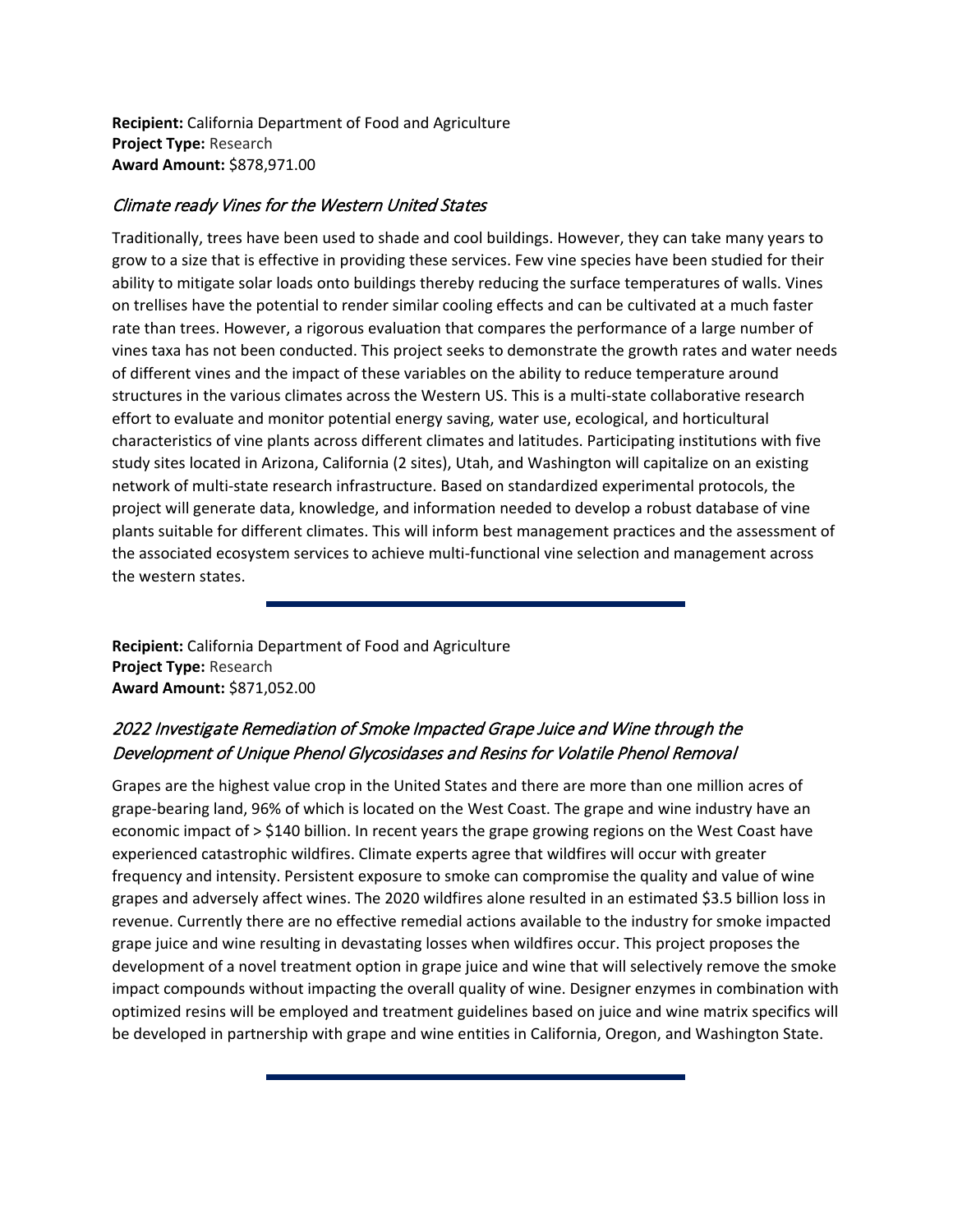**Recipient:** California Department of Food and Agriculture **Project Type:** Research **Award Amount:** \$795,194.00

#### Understanding and Improving Nitrogen Use Efficiency in Spinach

Spinach, a highly nutritious leafy green vegetable produced largely in California, Arizona, and Texas, is valued at over \$500 million. Nitrogen fertilization, necessary for high yield and desirable leaf quality, poses environmental concerns, especially to ground and surface water quality. Current nitrogen rates are as high as 225 kg/ha for baby spinach. Increasingly stringent nitrogen management regulations require growers to carefully manage their nitrogen applications. Growing spinach with lower nitrogen fertilization would be desirable as long as production can be maintained, and quality is adequate. Our project addresses this issue by incorporating spinach germplasm that remains dark green under lower N fertilization rates into breeding populations and to use genomic and phenomic tools to predict yield and accelerate selection programs, resulting in faster genetic gain. Further, we will identify the biochemical, physiological, and genetic reasons that some plants that can produce and remain darker green at lower nitrogen fertilization rates. New germplasm and tools (for example drone-mounted imaging tools) better suited to lower fertilization management will be developed, benefitting growers and consumers, as well as limiting pollution.

**Recipient:** California Department of Food and Agriculture **Project Type:** Research **Award Amount:** \$554,663.00

## Optimization of Habitat to Support Pollinators and Reduce Pests: Removing Barriers to Habitat Adoption in Highbush Blueberry

Highbush blueberry requires pollination typically achieved through managed honeybees and/or wild bee populations. Uncertain honeybees supply and health concerns after blueberry contracts, combined with honeybees not being optimal pollinators of blueberries, make support of wild pollinators essential to future production and competitiveness of U.S. blueberry crop. It is well-established that habitat near blueberry crops increases wild pollinators, pollination, and crop production, which can increase revenues by \$15,000/ha. Yet, a major impediment to the uptake of habitat measures by blueberry growers is the perceived risk of increased pest pressure in crops resulting from habitat inadvertently increasing pests of concern such as spotted wing drosophila. To address this issue and increase optimization and uptake of habitat, we will conduct a review of non-blueberry plants that support key pests in blueberry using literature and stakeholder interviews, conduct novel research to further inform key pest alternate host plants in five primary blueberry growing states, create a web-based tool to identify ideal pollinator supporting plants and plants to avoid or eliminate in pollinator-supporting habitat near blueberry, conduct an assessment of barriers, and provide extension to growers on pollinator habitat value, alternate host plants, habitat optimization, and cost-share and recognition programs. This comprehensive program will help growers create and manage habitat that they are confident is increasing their production without creating pest problems, resulting in greater crop yield, and more sustainable and competitive U.S. blueberry production.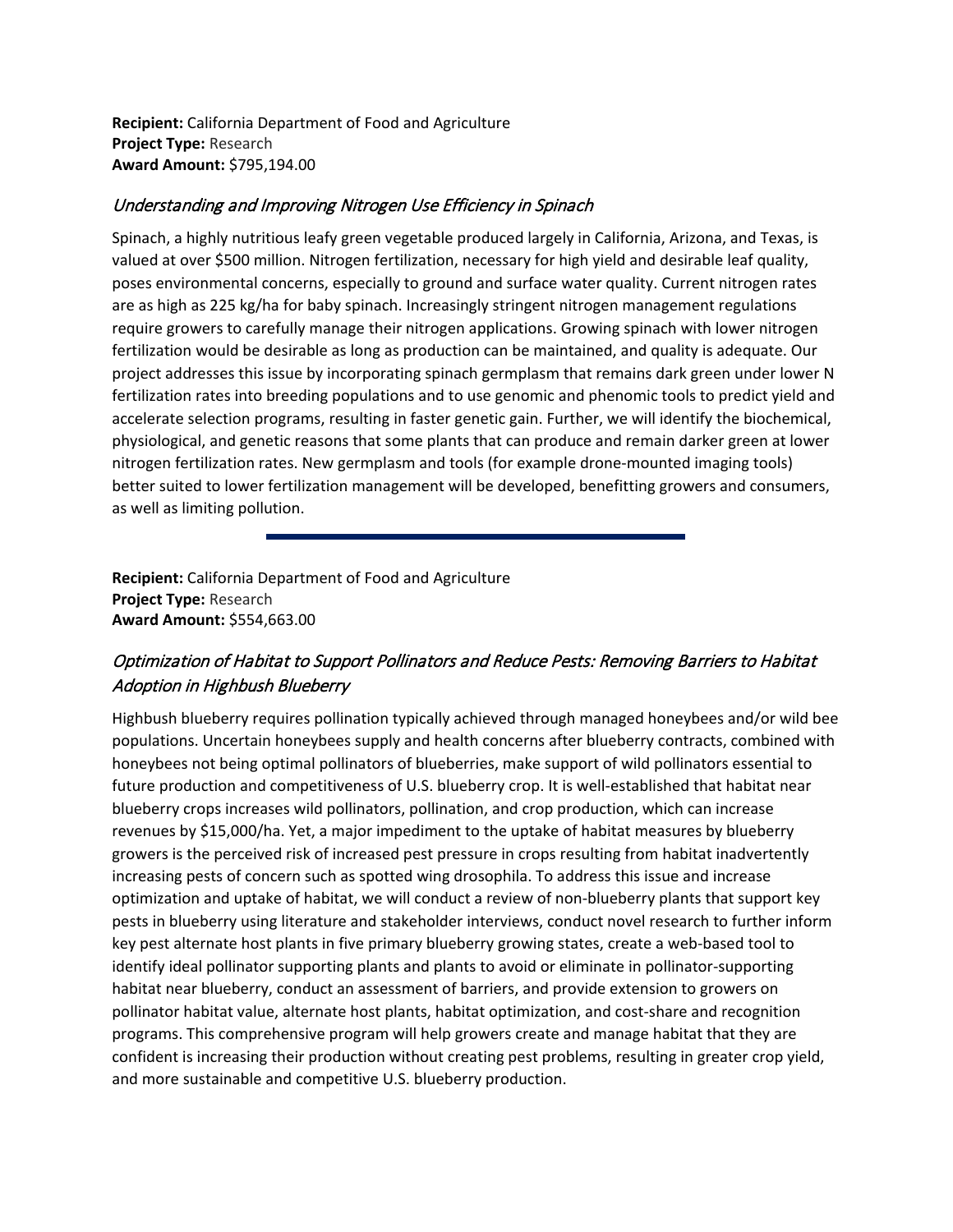## **Georgia**

**Recipient:** University of Georgia Research Foundation, Inc. **Project Type:** Research **Award Amount:** \$725,248.00

### Being a good neighbor, managing adjacent land use risks associated with bioaerosols from cattle and poultry operations to fresh produce

Recent foodborne illness outbreaks in produce have been associated with risk of bioaerosol contamination from food animal production on adjacent land. However, there is a lack of data with respect to 1) quantifying populations of foodborne pathogens in bioaerosols; 2) modeling the potential for spread to nearby areas; and 3) determining if there are genetic predeterminants for pathogens spread by this mechanism. Without this information, we lack the foundational knowledge that is a prerequisite in advising produce growers regarding risks associated with adjacent animal production as well as investigating potential mitigation strategies, if warranted. Our multidisciplinary team of researchers and Extension specialists from the University of Georgia, University of Florida, and Auburn University will address these questions. In this project, we will target poultry, dairy, and beef cattle operations and sample for Shigatoxigenic Escherichia coli (STEC; dairy, beef) as well as Salmonella (poultry, dairy, beef) in bioaerosols during the typical production window for fresh produce. Through this approach we will quantify populations of pathogens by particle size, stratified by location from the animal operation, and model these findings along with weather conditions and topography. Bioinformatics will provide detailed insight regarding genetic similarity among isolates and other drivers that may play a role in fitness or virulence. Lastly, outputs from this work will be shared with producers and other Extension colleagues to disseminate science-based knowledge of hazards associated with the interface of animals and fruit and vegetable production.

### **Iowa**

**Recipient:** The University of Iowa **Project Type:** Research **Award Amount:** \$461,000.00

### Southeast Potato Initiative to Improve Marketability and Resilience to Environmental Stress Through Breeding, Modeling and Economics

Scientists from the University of Iowa and Montana State University propose to investigate a series of new fertilizer additives that will improve the performance of sweet corn, seed potatoes, and radishes to heat and drought stress to ensure their harvest yields. These fertilizer additives will be investigated in greenhouses and in farm fields to identify the additives that can double the survival of crops to heat and drought stress while maintaining, or possibly improving, their harvest yields. Heat and drought stress are responsible for lowering harvest yields, and they are increasing in frequency due to changes in climate. This proposal will identify inexpensive fertilizer additives that can greatly increase the survival of specialty crops to these environmental stressors. Importantly, these fertilizer additives have also been shown to increase harvest yields in prior work in greenhouses and in season-long field trials of other crops. Because these fertilizer additives are inexpensive and only small amounts will be needed to protect crops from heat and drought stress, they can be commercialized upon completion of this grant. To translate this work to commercial applications, field trials will be completed each year of this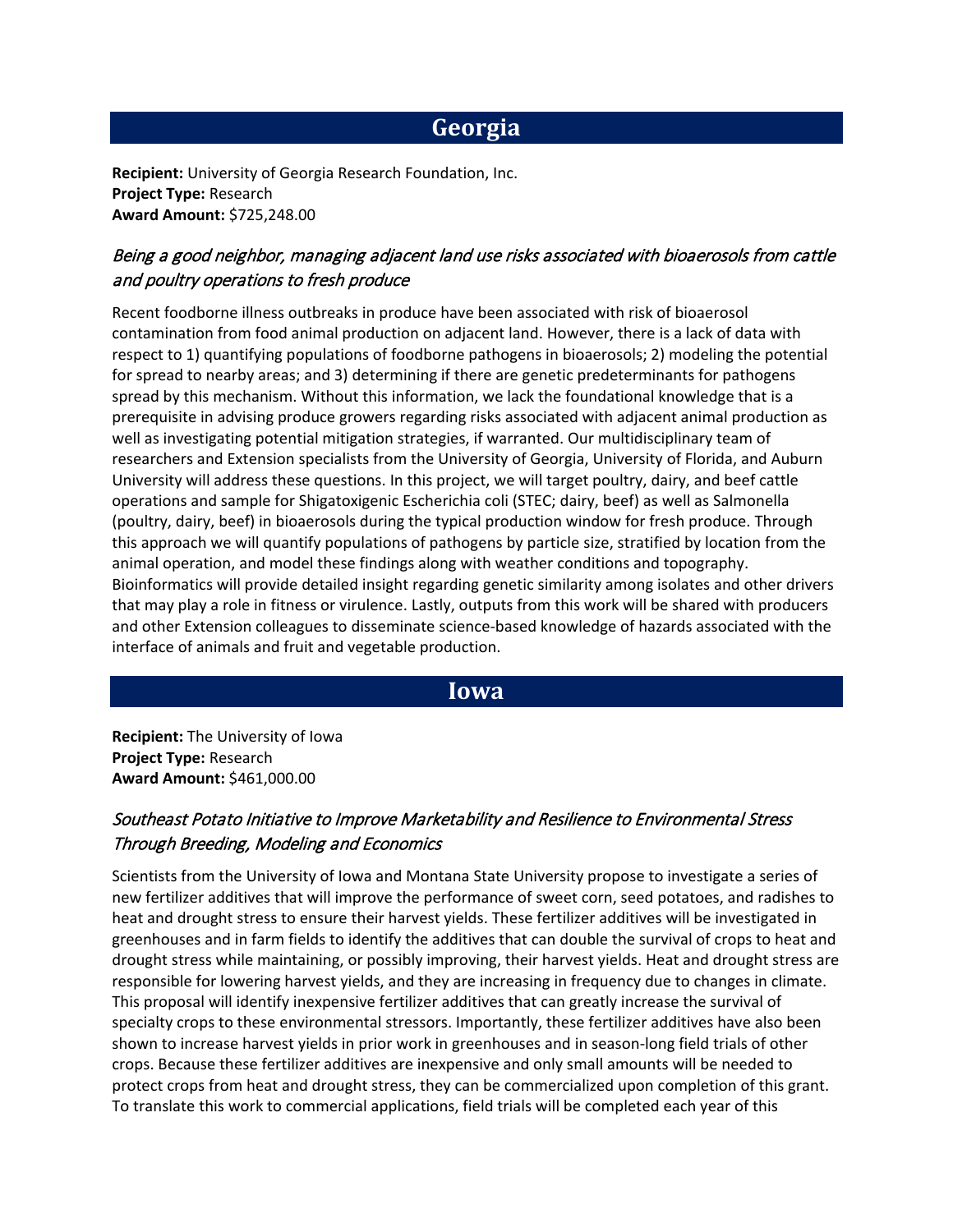proposal to investigate the effects of optimized additives on seed potatoes and sweet corn. In addition, an agriculture start-up company that was launched in 2018 can commercialize these fertilizer additives. This project will benefit farmers who grow sweet corn, potatoes, and radishes by ensuring strong harvest yields even in weather-challenging years.

## **Massachusetts**

**Recipient:** Boston Area Gleaners, Inc. **Project Type:** Marketing and Promotion **Award Amount:** \$666,300.00

### Boston Food Hub: Connecting New England growers to consumers in Boston through streamlined food system logistics

Boston, a city of over four million people, presents tremendous wholesale opportunities for local and regional growers. This project is designed to increase access to the Boston market for agricultural producers in the six New England states, and to reduce distribution costs through logistical efficiencies. Boston Food Hub (BFH), a program of Boston Area Gleaners, has relationships with dozens of area growers, most of whom are in Massachusetts and, increasingly, has relationships with a range of customers in eastern Massachusetts. With the right infrastructure and partners, Boston Food Hub can serve as a central distribution nexus for all of the growers in New England. This project will transform the capabilities of food hubs in the region, and their potential for selling regional products by bringing together producers, distributors, food hubs, local food enterprises and customers into a single network. This network will increase the volume of regional produce reaching consumers in eastern Massachusetts and will connect the dots of food businesses across New England.

## **Mississippi**

**Recipient:** Mississippi State University **Project Type:** Crop Specific **Award Amount:** \$750,000.00

### Advancing Optical Technologies for Enhanced Quality Evaluation, Grading

#### and Sorting of Sweetpotatoes

Sweet potato production is a key component of agricultural industries in Mississippi, North Carolina, and Louisiana. Grading and sorting of sweet potato storage roots for quality is performed manually, which is labor intensive, costly, and subject to human evaluation error. Internal quality influencing consumer acceptance, such as texture, flavor, and hidden defects, is usually not evaluated in current practice. Nondestructive, automated detection of both external and internal quality would allow the sweet potato industry to reduce labor costs while delivering superior, consistent products to the marketplace, enhancing consumer satisfaction and profitability of the commodity. Mississippi State University, in collaboration with North Carolina State University, Louisiana State University and University of Illinois Urbana-Champaign, aims to advance non-destructive optical technologies for enhanced quality evaluation, grading and sorting of sweet potatoes. Specifically, this project will: 1) develop computer algorithms for quantification and classification of appearance quality of sweet potatoes using machine vision technology; 2) evaluate hyperspectral and interactance imaging for detecting internal quality,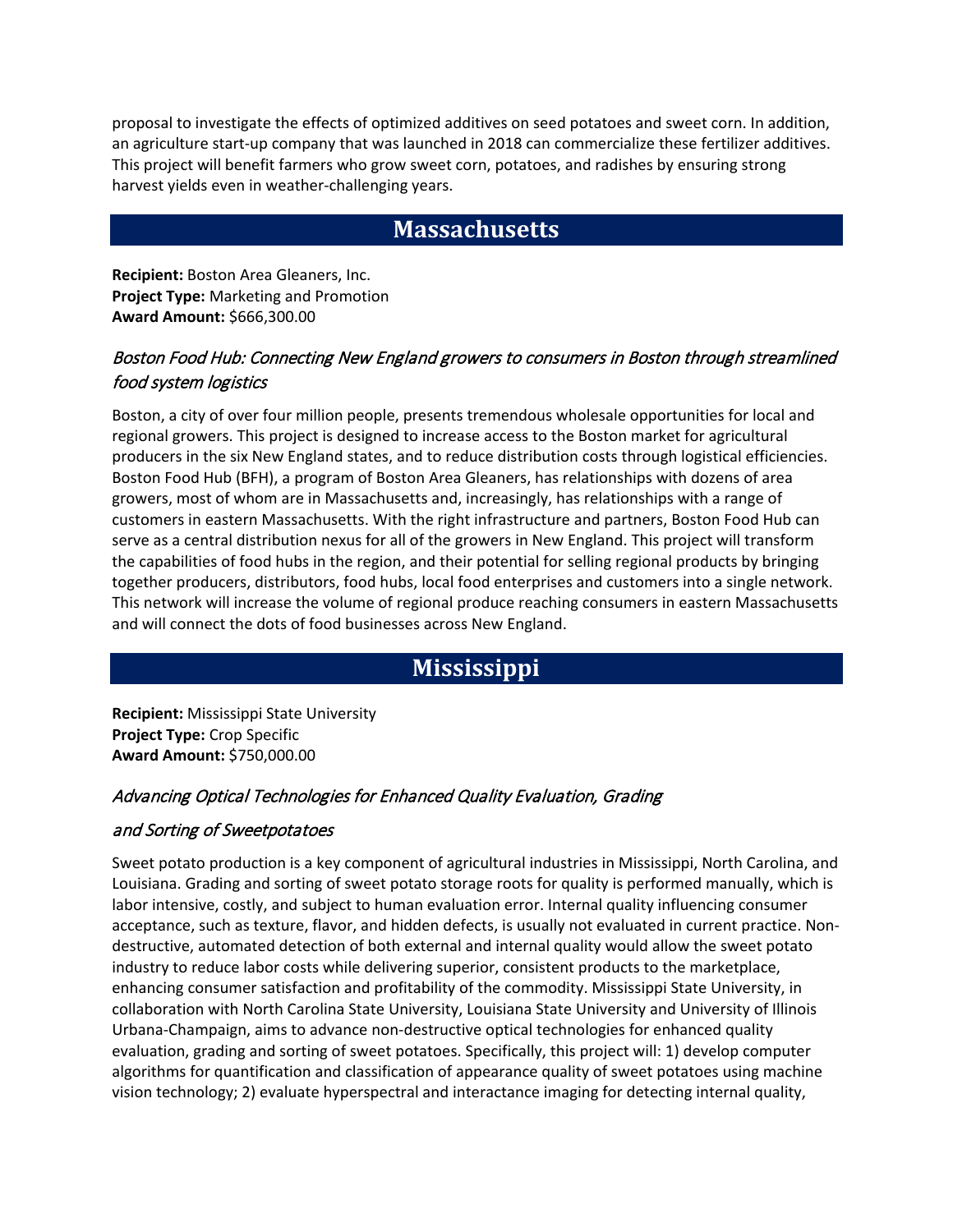including firmness, soluble solids, dry matter, and internal defects of sweet potatoes; and 3) develop and evaluate an automated sweet potato grading and sorting machine prototype. The research team will disseminate project results via peer-reviewed articles, conference presentations, social media, and outreach events.

## **South Carolina**

**Recipient:** South Carolina Department of Agriculture **Project Type:** Research **Award Amount:** \$615,466.00

#### Optimization of Nutritional Programs for Stone Fruit in the Southeastern U.S.

This Project will develop and provide holistic fertilization guidelines to the stone tree fruit industry with accurate, timely, efficient, and effective crop nutrient information to maximize orchard growth, productivity, and fruit quality, while maintaining natural resources and improving long-term sustainability and profitability of fruit farms. This project is aligned with a key priority of the USDA Science Blueprint: "the reduction of environmental impacts and optimization of sustainability of agricultural systems." Our research will focus on understanding the influence of orchard-specific characteristics on tree nutrient dynamics. This Project will i) assess the validity of established sufficiency levels and leaf analysis as tools to decide if annual applications of fertilizers are needed; ii) determine orchard nutrient restitution needs based on yield, rootstock, and ripening time; iii) build a model for planning fertilization needs; and iv) translate findings into management recommendations, sharing them with growers and extension agents at production meetings and through outreach publications. The outcomes of this project will allow stone fruit producers to better understand the effects of using nutrients dynamics information to mitigate losses caused by overfertilization, reduce the impact of nutrients in the environment, choose appropriate fertilization practices, and make management decisions to increase profitability. The results of this research will be communicated to the southeastern tree fruit growers to allow for the effective use of fertilizers for stone tree fruit production. The ultimate goal of the project is to provide guidelines for fertilizer management in stone fruit tree in the Southeast U.S.

### **Texas**

**Recipient:** Texas Department of Agriculture **Project Type:** Research and Marketing & Promoting **Award Amount:** \$713,572.00

### Mitigating Drought Stresses with Plant Biostimulants for Sustainable Production of Onion and **Watermelon**

Climate change and global warming exacerbate the negative impact of drought on crop production. Plant biostimulants (BPs) may provide a novel, promising, and sustainable approach to enhance plant growth and crop yield under stressed and non-stressed conditions. This project aims to test the effects of BPs in mitigating drought stress in two specialty crops, onion and watermelon, at test sites in Texas and Utah. We will determine the efficacy of BP products based on fungi, bacteria, humic substance, and seaweed extracts on onion and watermelon production in controlled environments and field conditions. We will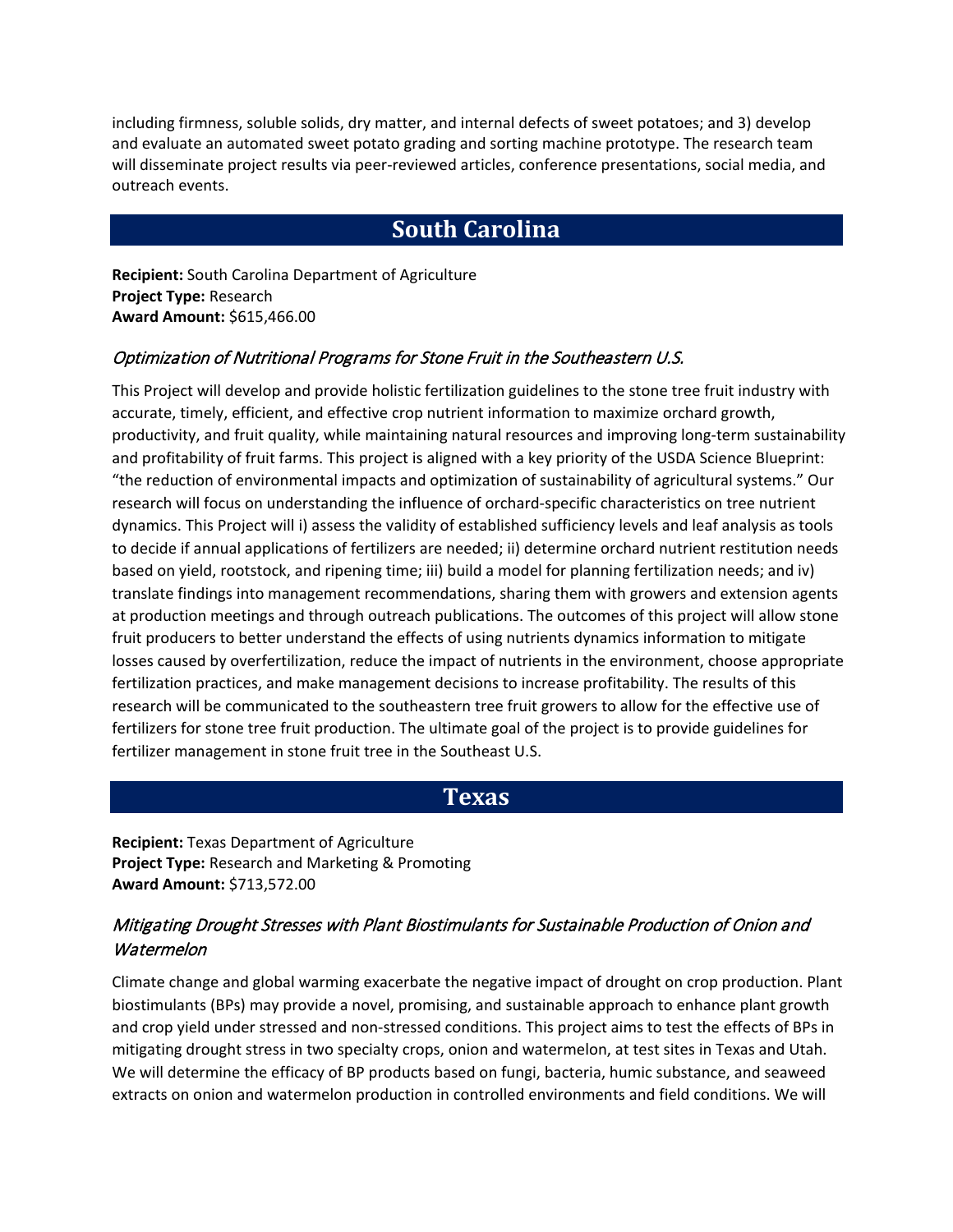integrate these results to further verify their efficacy at commercial farm level. We expect to identify the most efficient BP products and the most responsive onion and watermelon cultivars based on their increased yield and quality. We expect to identify the most efficient BP products and the most responsive varieties of onion and watermelon for increased yield and quality. Outreach and education activities to disseminate project results and promote specialty crop production will occur through hosting field days and conferences to demonstrate and disseminate research results in Texas and Utah. Project deliverables include presentations at field days and conferences, fact sheets, videos, and scientific publications. All these deliverables will be posted on university and industrial websites. Beneficiaries of this specialty crop project are onion and watermelon growers and the BP industry. The long-term impact is increased yield and quality of onion and watermelon with reduced input of water and fertilizers.

**Recipient:** Texas Department of Agriculture **Project Type:** Research and Crop Specific **Award Amount:** \$748,040.00

### Enhancing the Production, Establishment, and Marketability Success of Zoysiagrass Sod

Zoysiagrass is a warm-season perennial turfgrass known to produce high quality with lower inputs of water, nutrients, and pesticides as compared to other warm-season turfgrasses in the Southeast and Southwest. However, its use is not as widespread as some other turfgrasses due to slower establishment, poor extreme temperature tolerance, and susceptibility to certain biotic and abiotic stresses in commercially available cultivars. Breeding efforts over the past decade have resulted in the development of interspecific hybrids with superior stress tolerance and appearance, which represent an important step in improving the environmental sustainability of managed turf. However, information is lacking on how to best grow-in and manage new hybrids (soon to become commercially available) at the FARM (sod producers) and LAWN (consumers including homeowners, installers, golf-course superintendents and sports field managers). This knowledge gap leaves producers and consumers to determine best management practices based on limited experiences and not research, likely creating hesitation in the adoption of economically and environmentally sustainable zoysiagrasses. A project team of researchers from three land-grant institutions propose to increase adoption and use of zoysiagrass by examining ways to 1) optimize FARM production practices to increase revenue, 2) optimize LAWN management practices to ensure long-term success of established sod, 3) understand market barriers to successful adoption of new cultivars, and 4) offer research-based recommendations for the management of new zoysiagrass.

## **Washington**

**Recipient:** Washington State Department of Agriculture **Project Type:** Research and Crop Specific **Award Amount:** \$559,788.00